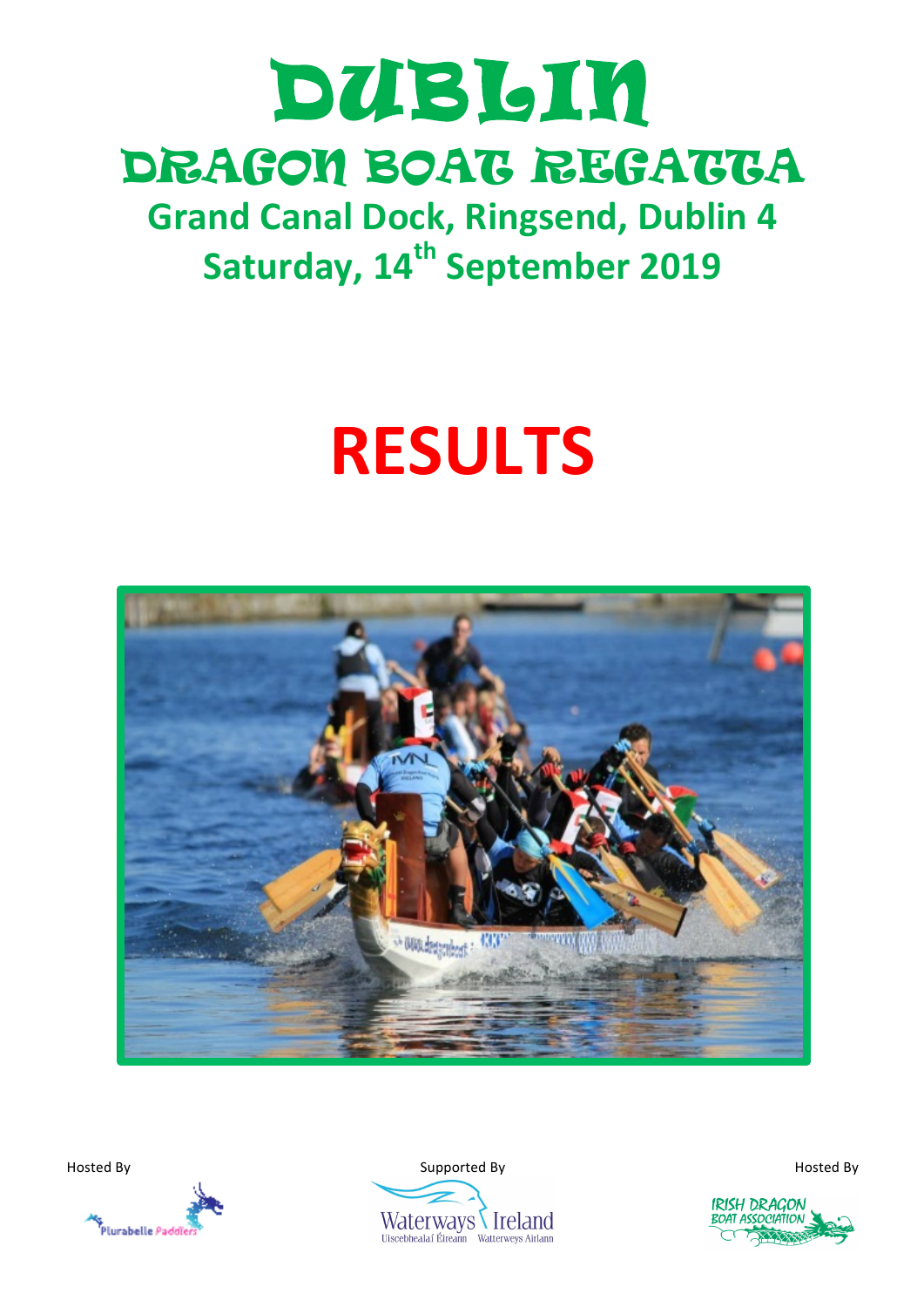# DUBLIN DRAGON BOAT REGATTA

**Grand Canal Dock, Ringsend, Dublin 4**

**Saturday, 14<sup>th</sup> September 2019** 

|                                 | Lane 1                          | Lane 2                                     | Lane 3                      | Lane 4                         |
|---------------------------------|---------------------------------|--------------------------------------------|-----------------------------|--------------------------------|
| <b>COMBINED CLASS - ROUND 1</b> |                                 |                                            |                             |                                |
| Race 1                          | Westcoast Women on<br>the Water | <b>Plurabelle Paddlers</b>                 | Renegades                   | <b>Dublin Vikings</b>          |
| 10.00                           | 1.09.30                         | 1.02.46                                    | 1.07.68                     | 0.55.70                        |
|                                 |                                 |                                            |                             |                                |
| Race 2                          | <b>Carlow Dragons</b>           | <b>PFL Windermere</b>                      | Pacific Dragons             | Fidelity Smoke on the<br>Water |
| 10.20                           | 0.55.81                         | 1.12.48                                    | 0.58.43                     | 1.07.83                        |
|                                 |                                 |                                            |                             |                                |
| Race 3                          | Lochlannaigh Atha<br>Cliath     | <b>Dragonnettes Toulouse</b>               | Purebelles                  | The Dragon Slayers             |
| 10.40                           | 1.02.29                         | 1.13.46                                    | 1.06.38                     | 1.05.73                        |
|                                 |                                 |                                            |                             |                                |
| Race 4                          | <b>Ruby Misfits</b>             | <b>Titans DXB</b>                          | <b>Kendra Warriors</b>      | Nore Dragon Paddlers           |
| 11.00                           | 1.11.65                         | <b>DNS</b>                                 | 0.53.31                     | 1.06.02                        |
|                                 |                                 |                                            |                             |                                |
| Race 5                          | <b>HFCS Rambers</b>             | <b>Waterford Dragon</b><br><b>Warriors</b> | Morebelles                  | <b>Carlow Crusaders</b>        |
| 11.20                           | 1.25.46                         | 1.02.98                                    | 1.15.62                     | 1.05.22                        |
|                                 |                                 |                                            |                             |                                |
| Race 6                          | <b>Shannon Dragons</b>          | Lagan Dragons Stella                       | <b>Purple Paddlers Plus</b> | Donegal Dragons<br>Khalessi    |
| 11.40                           | 1.07.42                         | 1.10.21                                    | 1.18.81                     | 1.09.85                        |
|                                 |                                 |                                            |                             |                                |
| Race 7                          | Cork Dragons                    | Lagan Dragons Aurora                       | Donegal Dragons<br>Inspire  | <b>HFCS Rovers</b>             |
| 12.00                           | 1.16.82                         | 1.03.27                                    | 1.03.01                     | 1.29.33                        |
| <b>COMBINED CLASS - ROUND 2</b> |                                 |                                            |                             |                                |
| $D \sim \sim 0$                 | Noro Dragon Daddlorc            | <b>Donogodoc</b>                           | DEL Windormoro              | Carlow Dragons                 |

| Race 8  | Nore Dragon Paddlers | Renegades              | PFL Windermere               | <b>Carlow Dragons</b>       |
|---------|----------------------|------------------------|------------------------------|-----------------------------|
|         |                      |                        |                              |                             |
| 12.20   | 1.07.60              | 1.10.86                | 1.14.57                      | 0.56.21                     |
|         |                      |                        |                              |                             |
| Race 9  | Carlow Crusaders     | <b>Shannon Dragons</b> | <b>Plurabelle Paddlers</b>   | Kendra Warriors             |
|         |                      |                        |                              |                             |
| 12.40   | 1.04.92              | 1.09.84                | 1.03.68                      | 0.54.12                     |
|         |                      |                        |                              |                             |
| Race 10 | Pacific Dragons      | <b>HFCS Ramblers</b>   | The Dragon Slayers           | <b>Titans DXB</b>           |
|         |                      |                        |                              |                             |
| 13.00   | 1.00.44              | 1.23.02                | 1.07.27                      | $0.55.24**$                 |
|         |                      |                        |                              |                             |
| Race 11 | <b>Morebelles</b>    | Westcoast Women on     | <b>Dragonnettes Toulouse</b> | <b>Purple Paddlers Plus</b> |
|         |                      | the Water              |                              |                             |
| 13.20   | 1.16.57              | 1.10.95                | 1.17.16                      | 1.14.60                     |
|         |                      |                        |                              |                             |





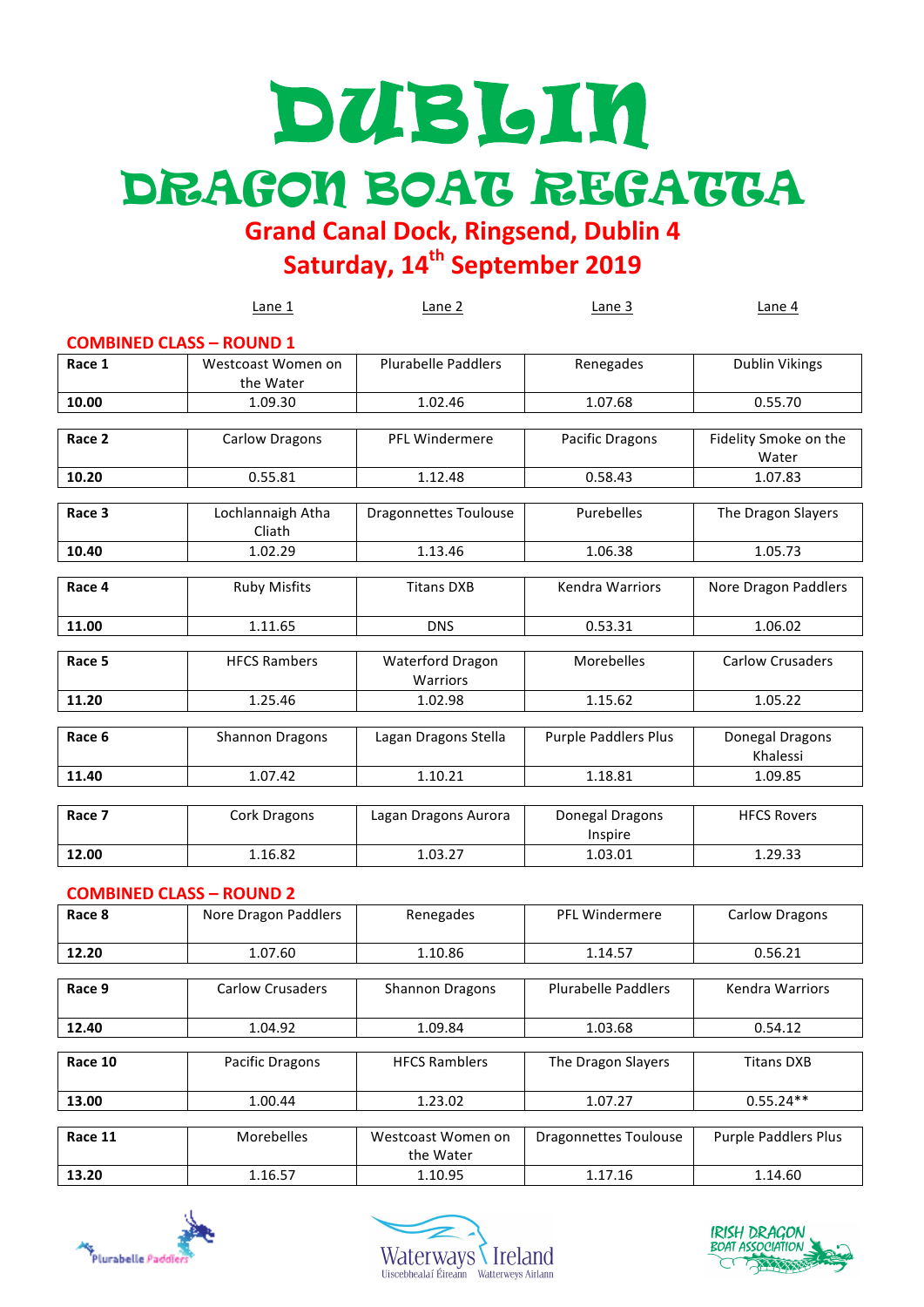|  | .<br>້ເຂ<br>-<br>_____ | ane<br>______ | $n -$<br>. | $\ddotsc$<br>nρ<br>_____ |
|--|------------------------|---------------|------------|--------------------------|
|--|------------------------|---------------|------------|--------------------------|

| $13.25 - 13.40$                 |                              |                                                 | <b>BREAST CANCER SURVIVOR'S FLOWER CEREMONY</b> |                            |
|---------------------------------|------------------------------|-------------------------------------------------|-------------------------------------------------|----------------------------|
|                                 |                              | & LION DANCE ON PROMENADE AT GRAND CANAL SQUARE |                                                 |                            |
|                                 |                              |                                                 |                                                 |                            |
| Race 12                         | Fidelity Smoke on the        | Lochlannaigh Atha                               | Waterford Dragon                                | <b>Ruby Misfits</b>        |
|                                 | Water                        | Cliath                                          | Warriors                                        |                            |
| 14.00                           | 1.18.77                      | 1.05.82                                         | 1.06.05                                         | $1.05.06**$                |
|                                 |                              |                                                 |                                                 |                            |
| Race 13                         | <b>Dublin Vikings</b>        | <b>HFCS Rovers</b>                              | Donegal Dragons                                 | Lagan Dragons Aurora       |
|                                 |                              |                                                 | Khalessi                                        |                            |
| 14.20                           | 0.57.45                      | 1.19.62                                         | 1.12.06                                         | 1.03.19                    |
| Race 14                         | Lagan Dragons Stella         | Donegal Dragons                                 | <b>Cork Dragons</b>                             | Purebelles                 |
|                                 |                              | Inspire                                         |                                                 |                            |
| 14.40                           | 1.13.09                      | 1.04.50                                         | 1.17.15                                         | 1.10.06                    |
|                                 |                              |                                                 |                                                 |                            |
| <b>COMBINED CLASS - ROUND 3</b> |                              |                                                 |                                                 |                            |
| Race 15                         | <b>Kendra Warriors</b>       | <b>Pacific Dragons</b>                          | <b>HFCS Rover</b>                               | Waterford Dragon           |
|                                 |                              |                                                 |                                                 | Warriors                   |
| 15.00                           | 0.56.13                      | 1.01.89                                         | 1.25.71                                         | 1.08.21                    |
|                                 |                              |                                                 |                                                 |                            |
| Race 16                         | Donegal Dragons<br>Khalessi  | Morebelles                                      | Lochlannaigh Atha<br>Cliath                     | Renegades                  |
| 15.20                           | 1.11.25                      | 1.18.30                                         | 1.03.38                                         | 1.11.66                    |
|                                 |                              |                                                 |                                                 |                            |
| Race 17                         | Purple Paddlers Plus         | <b>Dublin Vikings</b>                           | <b>Ruby Misfits</b>                             | Donegal Dragons            |
|                                 |                              |                                                 |                                                 | Inspire                    |
| 15.40                           | 1.15.39                      | 0.57.71                                         | 1.03.14                                         | 1.01.77                    |
|                                 |                              |                                                 |                                                 |                            |
| Race 18                         | Purebelles                   | <b>Carlow Dragons</b>                           | <b>Shannon Dragons</b>                          | Westcoast Women on         |
|                                 |                              |                                                 |                                                 | the Water                  |
| 16.00                           | 1.11.83                      | 0.59.92                                         | 1.11.52                                         | 1.13.29                    |
| Race 19                         | <b>Titans DXB</b>            | Nore Dragon Paddlers                            | Lagan Dragons Aurora                            | <b>Plurabelle Paddlers</b> |
|                                 |                              |                                                 |                                                 |                            |
| 16.20                           | $0.58.43**$                  | 1.08.62                                         | 1.02.87                                         | 1.06.58                    |
|                                 |                              |                                                 |                                                 |                            |
| Race 20                         | The Dragon Slayers           | Carlow Crusaders                                | Lagan Dragons Stella                            | PFL Windermere             |
|                                 |                              |                                                 |                                                 |                            |
| 16.40                           | <b>DSQ</b>                   | 1.11.88                                         | 1.10.23                                         | 1.15.65                    |
|                                 |                              |                                                 |                                                 |                            |
| Race 21                         | <b>Dragonnettes Toulouse</b> | Fidelity Smoke on the                           | <b>HFCS Ramblers</b>                            | Cork Dragons               |
|                                 |                              | Water                                           |                                                 |                            |
| 17.00                           | 1.18.04                      | 1.13.74                                         | DNS                                             | 1.14.13                    |

Each crew races 3 times. The slowest time recorded by each crew is disregarded & the remaining 2 times are added together. The 4 crews with the fastest aggregate times in each competition class go straight to their own Major Finals; the remaining crews are now out of the competition.

#### **INTERNATIONAL CHALLENGE - MAJOR FINAL**

| Race 22            | Dublin Vikings            | Kendra Warriors | Carlow Dragons            | Pacific Dragons |
|--------------------|---------------------------|-----------------|---------------------------|-----------------|
| <b>Major Final</b> | 3 <sup>rd</sup> in Rounds | $1st$ in Rounds | 2 <sup>nd</sup> in Rounds | 4" in Rounds    |
| 17.15              | 0.57.46                   | 0.54.22         | 0.56.95                   | 1.01.65         |

The Major Final determines positions 1 – 4 in the International Challenge.





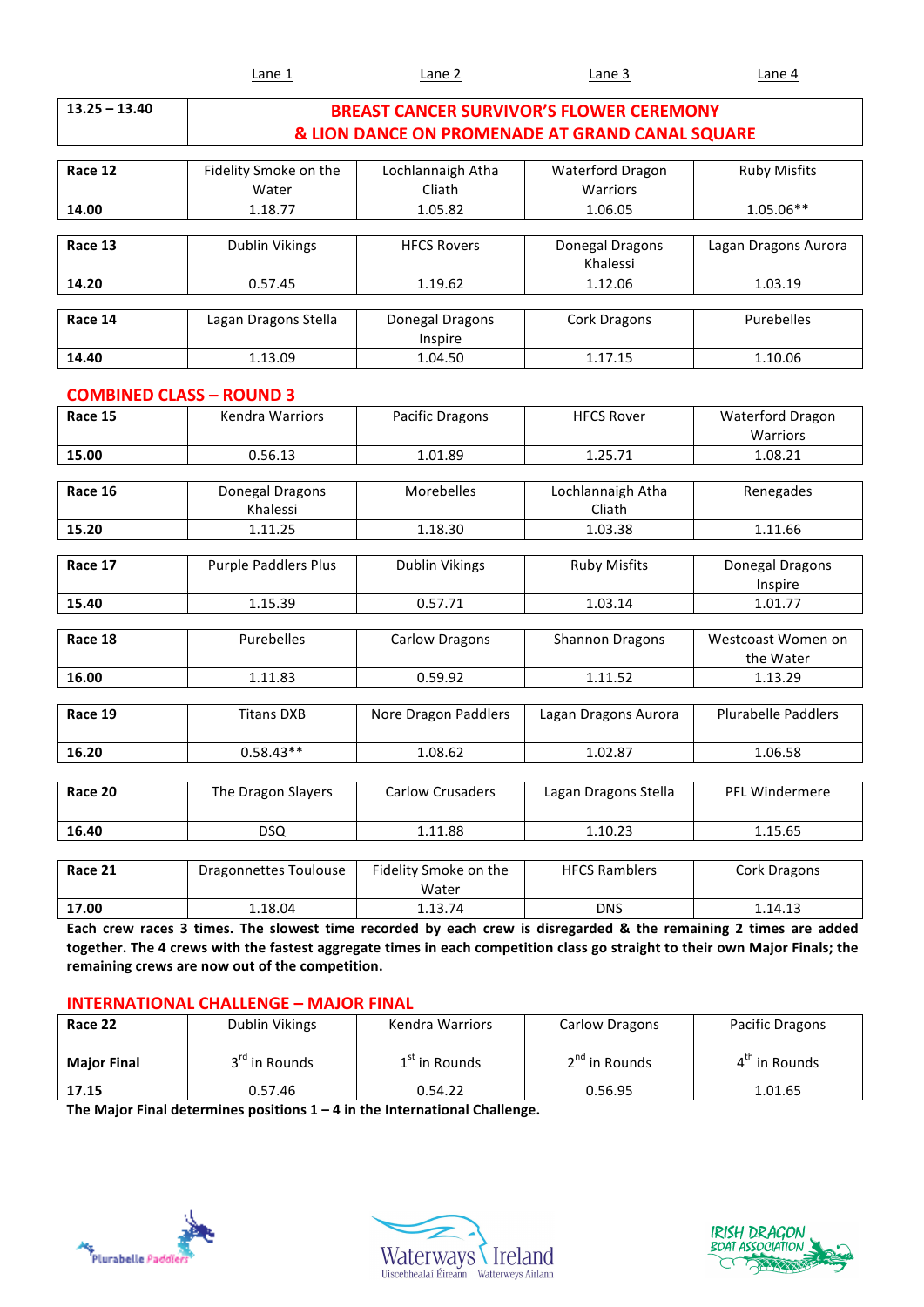| $\overline{\phantom{a}}$<br>_____<br>_____ | ∟ane | .ane | ۹ne | ane |
|--------------------------------------------|------|------|-----|-----|
|--------------------------------------------|------|------|-----|-----|

#### **OPEN CHALLENGE - MAJOR FINAL**

| Race 23                                                      | Waterford Dragon          | Donegal Dragons | Lochlannaigh Atha         | <b>Carlow Crusaders</b>   |
|--------------------------------------------------------------|---------------------------|-----------------|---------------------------|---------------------------|
|                                                              | <b>Warriors</b>           | Inspire         | Cliath                    |                           |
| <b>Major Final</b>                                           | 3 <sup>rd</sup> in Rounds | $1st$ in Rounds | 2 <sup>nd</sup> in Rounds | $4^{\text{th}}$ in Rounds |
| 17.30                                                        | 1.06.02                   | 1.04.29         | 1.03.24                   | 1.07.17                   |
| .<br>$- \cdot$<br>$\cdot\cdot$<br>$\sim$ $\sim$<br>----<br>. |                           |                 |                           |                           |

**The Major Final determines positions 1 – 4 in the Open Challenge.**

#### **BREAST CANCER SURVIVOR'S CHALLENGE - MAJOR FINAL**

| Race 24            | Nore Dragon Paddlers      | Lagan Dragons Aurora | <b>Plurabelle Paddlers</b> | Purebelles                |
|--------------------|---------------------------|----------------------|----------------------------|---------------------------|
| <b>Major Final</b> | 3 <sup>rd</sup> in Rounds | $1st$ in Rounds      | $2nd$ in Rounds            | $4^{\text{th}}$ in Rounds |
| 17.45              | 1.08.76                   | 1.02.27              | 1.02.89                    | 1.07.32                   |

The Major Final determines positions  $1 - 4$  in the Breast Cancer Survivor's Challenge.

#### **PRIZE GIVING - 18.00HRS**

- \*\* Assisted with other teams, due to lack of numbers.
- DNS Did Not Start
- DSQ Disqualified